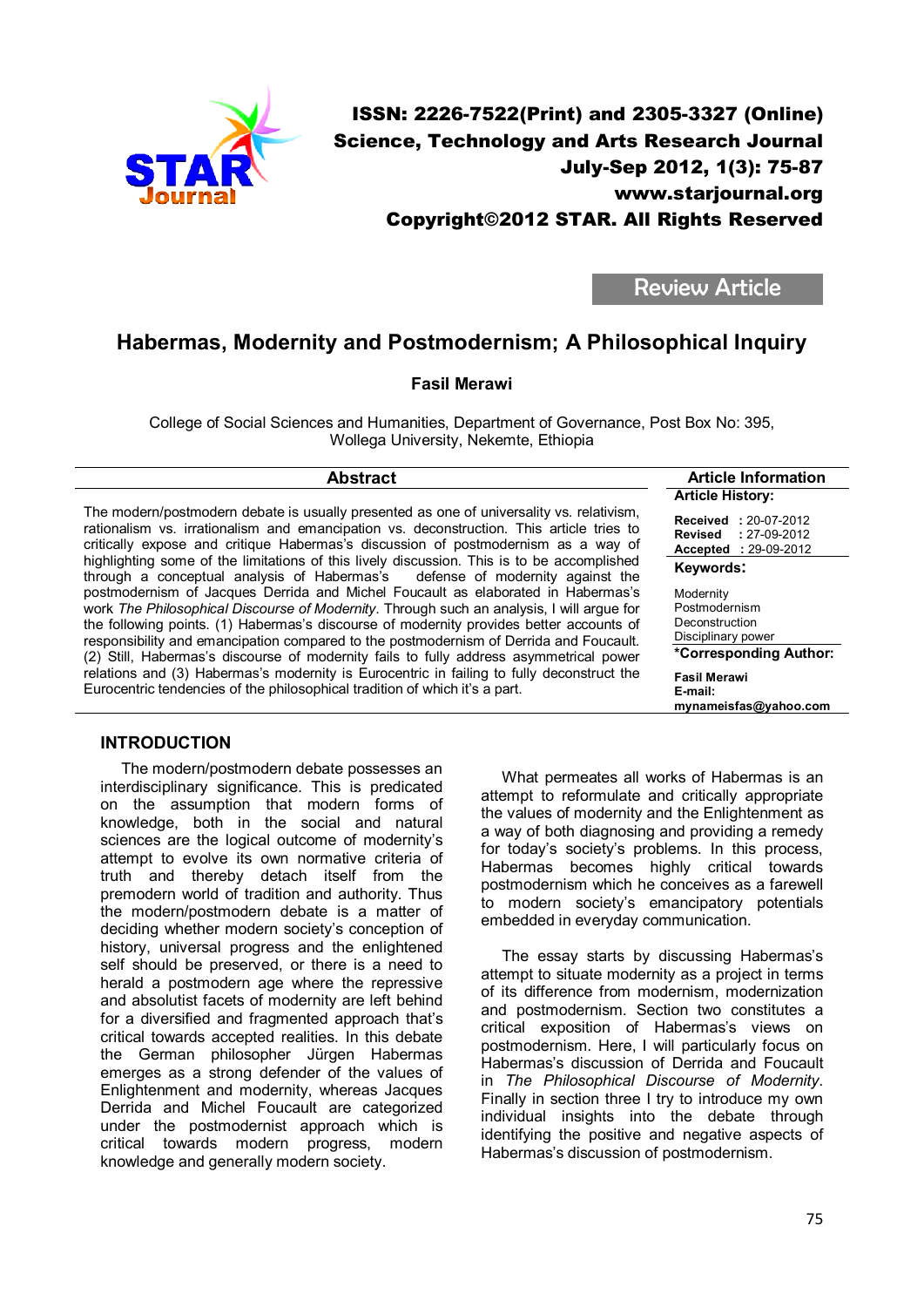### MATERIALS AND METHODS

 Methodologically, the research is based on qualitative approaches depending up on the literature review of secondary sources like books, documents and Journals related to the topic.

### Modernity, Modernism, Modernization and Postmodernism

Habermas's way of comprehending the issue of modernity is to situate it in terms of other concepts like modernization, modernism and postmodernism. Generally the concept of modernity is usually crystallized around the development of rationality in the modern<br>European period which is supposedly European period which is supposedly individualistic, reflective, and multidimensional in trying to question every aspect of our lives. For Habermas, modernity is a realization of communicative rationality which makes explicit the implicit communicative potential of modern societies. Thus modernity differs from modernization, which broadly refers to how rationality was interpreted in science and technology signifying material achievements in the modern period. Today, as Habermas sees it, Weber's rationalization appears under a theme of 'modernization'. Accordingly, modernization supposedly consists of various ideals affirming others which are related to ideas like increase in accumulated wealth, productivity, mobilization of resources, emergence of central administration, urbanization, secularization, increase in rights and participation in government, and so on. Habermas contends that the theory of modernization changes Weber's occidental rationalization and abandonment of religious world-views in two senses. On the one hand, seeing modernity as a universal model and criteria against which developments of societies will be assessed. On the other, abandoning accounts of the rationalization of the life world so that modernity and rationality will be uncoupled (Habermas, 1987).

Habermas also insisted in distinguishing modernity from modernism which criticizes the exaggerated and destructive facets of modern rationality and instead tries to bring the aesthetic dimension into focus. In *The Philosophical Discourse of Modernity*, Habermas clearly states that he is trying to discuss modernity from a philosophical and not an aesthetic angle. Here, he distinguishes modernity from modernism, which is a certain movement in art and literature that could be seen as a critique of modernity. Modernism amongst other things advocated new and unusual ideas in art and literature, new conceptions of time, limitations of modern culture,

Fasil Merawi **Sci. Technol. Arts Res. J., July-Sep 2012**, 1(3): 75-87

exaggerated rationality, ills of capitalism, urban life and so on. Habermas claims that historically; "the mentality of aesthetic modernity begins to take shape clearly with Baudelaire and with his theory of art, influenced as it was by Edgar Allan Poe. It then unfolded in the avant garde artistic movements and finally attained its zenith with surrealism and the Dadaists of the cafe Voltaire" (Benhabib, 1997).

Finally Habermas's modernity stands contrarily to postmodernism which envisages an abandonment of modern rationality in favor of a heterogeneous, diverse approach that addresses the complexity of human life. For Habermas, one could identify two facets of postmodernism. A 'neoconservative' one, which doubts the process of rationalization that is said to have taken place in the West and also, an 'anarchist' one which admits that modernity is rationalization but asserts that reason with the collapse of modernity is manifesting itself as repressive and instrumental (Habermas, 1987). Thus, modernity could be seen in how it defends an emancipatory<br>ideal of rationality which differs from ideal of rationality which differs from modernization, modernism and postmodernism.

Habermas's discourse of modernity heavily draws on the sociology of Max Weber and Hegel's philosophical insights o the modern age as a way of situating the issue of modernity. Habermas appropriates Weber's notion of rationalization or the process through which a secular culture emerged in the modern West. coupled with the Hegelian notion that it's the principle of freedom or subjectivity that best expresses the spirit of the modern age. Habermas begins his characterization of modernity by a discussion of the rationalization of the life world found in Weber's sociology of religion. Thus for Habermas, Weber "designates as rationalization every expansion of empirical knowledge, of predictive capacity, of instrumental and organizational mastery of empirical processes" (Habermas, 1984). In his sociology of religion, Max Weber talks of how the abandonment and distancing from religious accounts led to a process of rationalization in the West. Accordingly, the abandoning of the religious world views goes along with the emergence of three 'value-spheres' manifesting a secular outlook. There emerged theoretical, practical and aesthetic spheres (Habermas, 1987). This for Habermas is a process involving examination of one's own cultural background. emergence of universal norms and values, the rise of a communicative rationality and how the individual identities emerge in this process.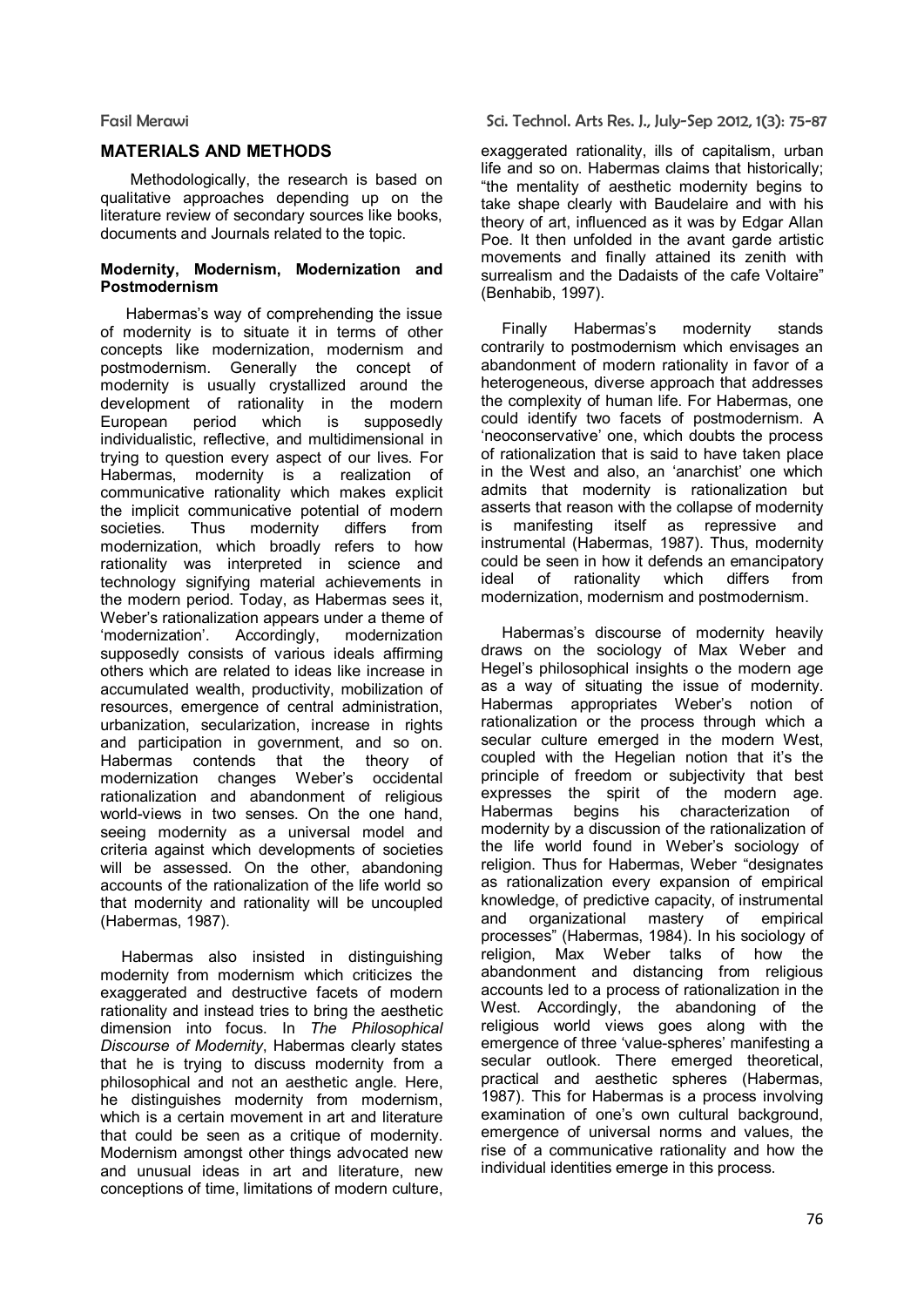Following the famous German historian Reinhart Koselleck, Habermas asserts that terms like modern, modernity and modernization have in them an idea of striving for a future potential, progress and actualization. Especially during Hegel, history comes to be conceived as a continuous process moving towards progress. Radical and revolutionary concepts emerged in the eighteenth century in general and Hegelian philosophy in particular, that are supposed to be manifestations of the novel and unique age. Hence, "words such as revolution, progress, emancipation, development, crisis and zeitgeist" (Habermas, 1987) emerged signifying the radical nature of the present. According to Hegel, the essence of the modern age lies in its principle of 'subjectivity'. This principle can be further divided into the ideals of individualism, right to criticism, autonomy and idealism. Rather than appealing to any tradition, or higher authority, the individual was seen as the proper subject and starting point of reflection. This was related to criticism and the fact that nothing was to be exempted from critical examination. This in turn, implies autonomy or freedom of humans, or the individual, to reflect on the modern condition. Finally reason was conceived as the tool of this world that's to be utilized for interrogation, aiming at the truth (Habermas, 1987). This principle of subjectivity for Hegel was established through key historical<br>movements like the Reformation, the movements like the Reformation, the Enlightenment and French revolution.

The significance of the reformation lies in its focus on the primacy of the individual and how he or she independently relates to God rather than the authority of Bible, the church or religious figures. Enlightenment further asserted the supremacy of reason by advocating reason's ability to provide solutions for our social, political, economic, artistic and generally all aspects of our lives. Further, in the French revolution, the status of traditional laws and the state were eroded as a result of the assertion of individual freedom and liberty. As a result of this, modern forms of inquiries and generally modern life came to be organized around the principle of subjectivity. First of all, the natural sciences rejected any super natural explanations and in turn focused on the idea of a reflecting subject knowing nature that's already available as a raw data. Also in morality, moral concepts originated from reason and human authority, and the freedom of individual members designating what's right and wrong, and inconsistent with the common good. In art, especially Romanticism, the individual and its inward experiences were emphasized.

### Fasil Merawi **Sci. Technol. Arts Res. J., July-Sep 2012**, 1(3): 75-87

In philosophy, the principle of subjectivity was established in Descartes cogito; where there is a mind-body dualism and the thinking 'I' is the starting point of reflection. It reached its highest stage, in Kant and the division of reason into three spheres and hence the further articulation of subjectivity. Kant, in his critique of pure reason, tries to put an end to the dilemmas of the metaphysical tradition and its exaggerated reason by limiting knowledge to things as they appear to us, and in turn dividing this possible cognition into three spheres, and putting the subject as starting point of reflection. Hence; "by the end of the eighteenth century, science, morality and art were even institutionally differentiated as realms of activity in which questions of truth, of justice, and of taste were autonomously elaborated, that is, each under its own specific aspect of validity." (Habermas, 1987) Here, what interests Habermas, is to what extent modernity has managed to detach itself from pre-modern times, from where it borrows its criteria of truth, right and wrong and generally truth. Habermas also asks, to what extent does the past affect the 'modern' not just the present but the novel present? Here Habermas claimed in his radical thesis on modernity that: "Modernity can and will no longer borrow the criteria by which it takes its orientation from the models supplied by another epoch; it has to create its normativity out of itself." (ibid)

Habermas here is claiming that because of the rationalization of the life world, and distancing from religious world views, three value spheres arise i.e. that of theoretical, practical and<br>aesthetic. Thus for Habermas. "modern Thus for Habermas, "modern structures of consciousness emerged from the universal- historical process of worldview rationalization, that is from the disenchantment of religious-metaphysical worldviews"(Habermas, 1984). These spheres are related to the life world and its validity claims in everyday communicative processes relating to the objective, social and subjective worlds. What this implies, is that it is from the raising and contestation of different validity claims that modernity infers its criteria of good, bad and generally truth. So, modernity has succeeded in creating its own criteria's and tools for arriving at the truth.

Habermas tries to locate the 'unpursued' path in modern rationality, which is communicative reason. This is a reason fuelled by the rationalization of the life world in relation to premodern grounds of tradition and authority. Habermas's rationality is based on the day to day communicative practices of modern societies, their standard speech acts and the distinct claims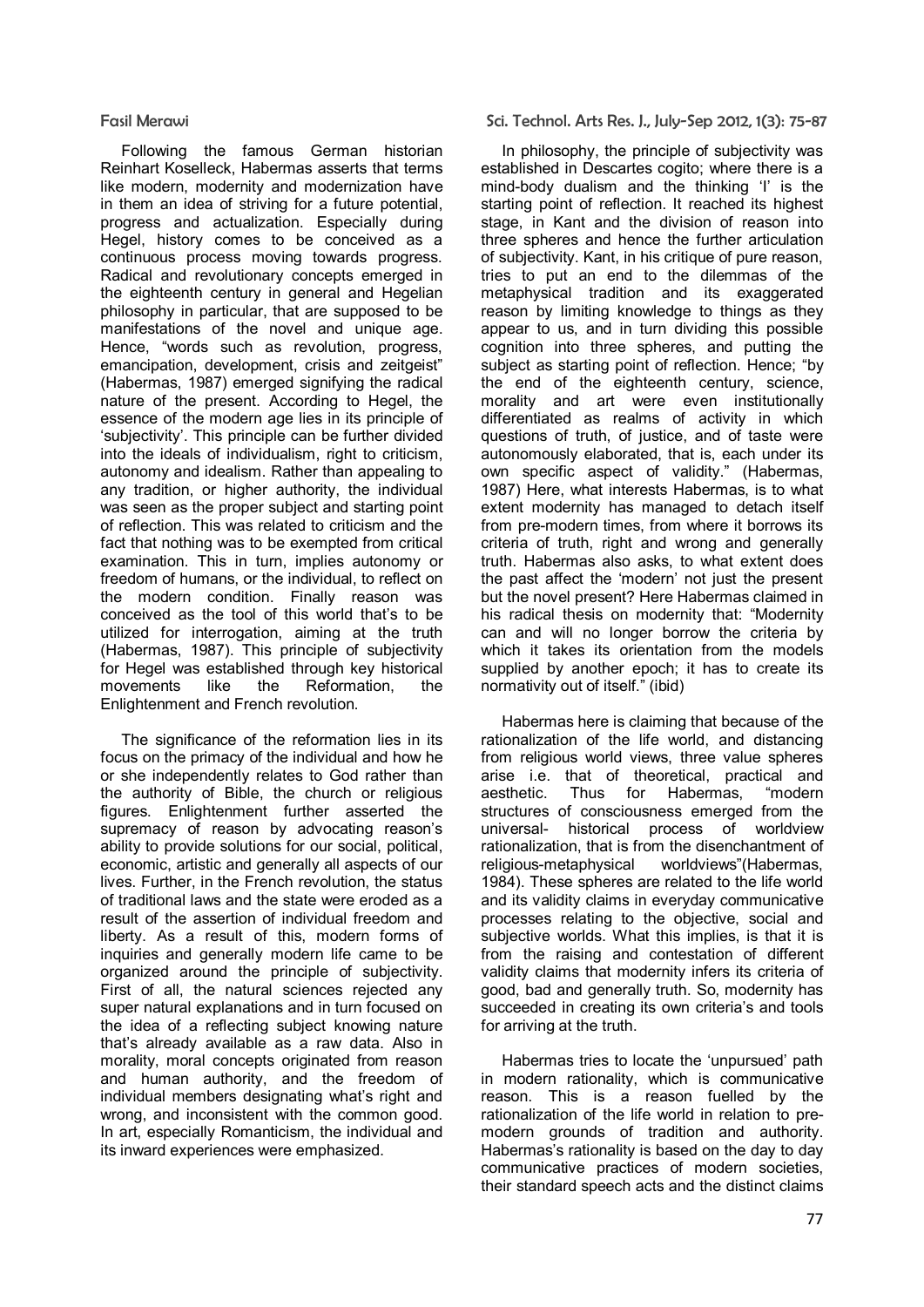raised in relation to the objective, social and subjective dimensions of reality. The essence of communicative rationality lies in how language coordinates actions; how actors in an intersubjective communicative process tend to respect some rules and in the process how understanding is to be achieved. In the communicative paradigm, when a speech act is forwarded, the one to which it's directed, recognizes it and thereby offers a reply establishing an intersubjective communicative process. What makes this communicative process possible are the shared backgrounds of meanings and idealizing presuppositions that guide communicative processes, and also the fact that those in communication are, oriented towards consensus. Thus in Habermas, "by combining the theories of communicative action and social evolution a theory of modernity is generated that is intended to explain the specific rationalization processes of modernity" (Owen, 2002).

In Habermas's communicative rationality, the life world is what integrates the individuals as a whole by forming a common meaning. It's the context in which individuals dwell and affirm their uniqueness by presenting their claims. The life world is to be deciphered through everyday communicative action, but by itself, its "always only 'co-given' and has to evade thematization" (Habermas, 1987).One could easily look at speech acts and validity claims, and identify an intersubjectively communicative process, but the life world on the contrary, is what lies behind everyday communication, supplying materials to be reflected upon and a shared meaning that ties individuals and brings them into a communicative arena.

 In pre-modern forms of life, tradition and authority were what dictated the everyday world and the life world. On the move from pre-modern to modern forms of life, generally in "cultural level" the basic traditionally conservative concepts that lay at the ground of the horizon begun to shift into concepts to be reflected upon, principles to be argued upon the "societal level". Thus, new general roles and universal moral insights began to emerge out of those particular roles based on religion, authority and myth. Finally "on the level of personality" the cognitive structures acquired in the process of socialization are dissociated ever more emphatically from the contents of cultural knowledge with which they were initially integrated in "concrete thinking" (Habermas, 1987).

Fasil Merawi **Sci. Technol. Arts Res. J., July-Sep 2012**, 1(3): 75-87

Habermas claims that his theory of communicative action is one that entertains a mutual relation between everyday world and the life world, instead of one being subsumed into the other. As Finlayson puts it; *"*The life world has several functions. It provides the context for action... on the one hand; it is a force for social integration. At the very same time the platform of agreement that the life world provides is the condition of the possibility of critical reflection and possible disagreement." (Finlayson, 2005, 52-53) Habermas admits that especially with the advent of capitalism, the life world and everyday communicative action are more and more threatened by the instrumental rationality of state and economy. This is what he calls the colonization of the life world. But what is the colonization of the life world?

*to begin with the steering media of money and power became uncoupled from the life world. As the net works of instrumental action increase in their density and complicity so they gradually intrude into the life world and absorb its functions. As the domain of the life world shrinks a whole gamut of what Habermas calls' social pathologies arise (*Finlayson, 2005).

Still, whereas the radical critics equate, in some cases, reasoning with repression, and in others, call for the renewal of archaic, heterogeneous forces out of the bounds of the modern, Habermas sees the only alternative as one of strengthening the life world and everyday communicative action as the locus of critical reflection and hence grounds for the emergence of a critical social theory of society.

### Habermas and Postmodernism

What motivated Habermas's discussion of the philosophical discourse of modernity is the postmodernist movement as it grew out of what was referred to as the poststructuralism of especially Foucault and Derrida. Habermas basically tries to preserve and reformulate the values of the Enlightenment and the modern process of rationalization in general, by strengthening the communicative rationality which is implicitly being practiced in the day to day lives of modern societies. Along these lines, Habermas developed a critique of the postmodernist movements of Derrida and Foucault in particular. Still, what is postmodernism, and why does Habermas view it as a threat to Modernity, Enlightenment and communicative rationality?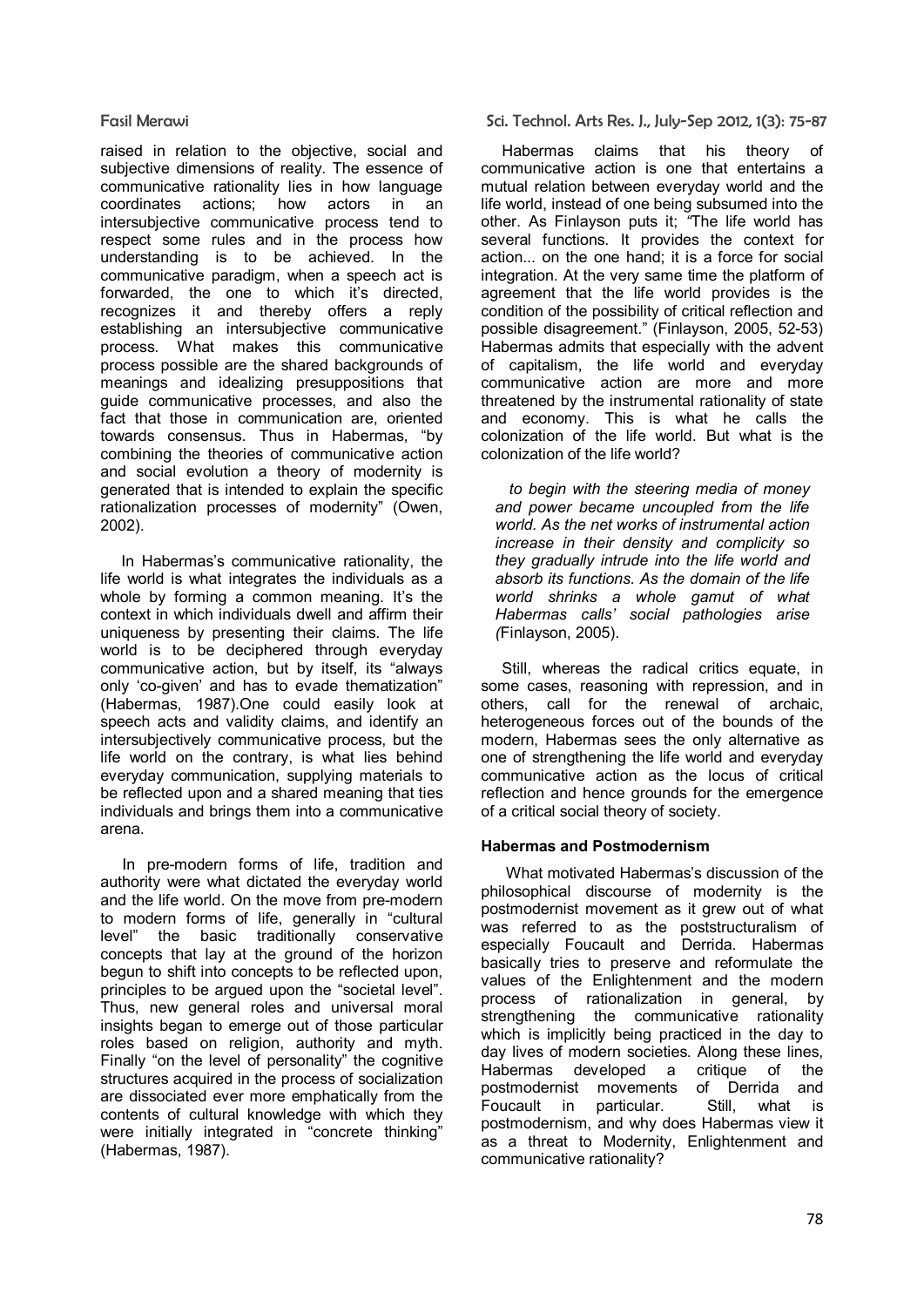The word postmodern is usually employed to specify intellectual positions which in one way or another tried or managed to degrade/undermine the assumptions which lie at the core of Western civilization especially modern society. Thus, the postmodernist venture exposed and severely criticized capitalism, globalization, anthropocentrism and metaphysical speculation amongst others. As Walter Truett Anderson sees it, Postmodernism " to some, it means funny architecture, to others, French intellectuals you can't understand; to still others, anything weird, campy, trendy or high tech. Some people equate it with the idea that all values and beliefs are equal" (Anderson, 1995). As Anderson sees it, besides tracing the emergence of the postmodern historically, one way of addressing the postmodern issue, is focusing on distinguishing between 'postmodernity' and 'postmodernism'. 'Postmodernity' constitutes the state in which our basic values, 'grand narrative', metaphysical systems, historiography, and our lives in general are currently being questioned. In this context, 'Postmodernism' relates to the various theoretical formulations trying to articulated this chaotic and fragmented situation, and trying to translate it and make it part of their theoretical explications and critiques. (Anderson, 1995) Thus alongside these lines Steven Best argued that " the prefix 'post' is ambiguous to the extent that it has temporal and philosophical meanings, signifying both a movement after and rejection of modern movements in theory and the arts" (Best, 2005).

Jean Francois Lyotard's *The postmodern condition, a report on knowledge*; is usually taken as a pioneering work in terms of introducing the term postmodernism in philosophical circles. Lyotard pictured the postmodern condition as one in which uniform conceptions of history; universalistic ideals of science and knowledge, religious narratives, metaphysical stories have lost their capacities to stand as adequate guidelines for our lives. This in turn has led to the emergence of different narratives, stories and guidelines.

As Lawrence Cahoone, in his *from modernism to postmodernism, an anthology* sees it; there are certain traits that unify the postmodernists. These include, dynamism in terms of signs, abandoning the search for origins and focusing on frameworks of construction and interpretation. Further, postmodernists usually argue that "knowledge is something humanly made" coupled with the contextualization of values and norms and critique of exploitative, 'repressive' forms of rationality. Finally most postmodernists employ a "notorious difficult writing style" (Cahoone, 2003).

### Fasil Merawi **Sci. Technol. Arts Res. J., July-Sep 2012**, 1(3): 75-87

For Richard Rorty, one way of recasting, the modern/postmodern debate is to situate it in terms of the Habermas/Lyotard controversy. While Habermas working within Kant ,Hegel and Weber's views, focuses on the development of three value spheres, the emergence of a distinct consciousness of time, and rationalization of the life world; Lyotard, on the other hand, describes the downfall of 'grand narratives' and overarching, all encompassing forms of speculations. Lyotard for Habermas leaves the scene with no basis for critique, while Habermas for Lyotard presents nothing but another 'grand Narrative' in his communicative rationality (Rorty, 1984). In the following sections, we are going to look at Habermas's critique of Derrida and Foucault's analysis of modernity.

### Deconstruction Versus Communicative **Rationality**

In developing a position that tries to reform Western modernity, Habermas came up with a communicative rationality that excavates reason as a communicative tool and is critical of the different dimensions of life, and thereby furthers the project of modernity. In his work, *The Philosophical Discourse of Modernity* Habermas tries to show where the critics of modernity have been misguided. He shows that their misunderstandings are largely situated within the assumptions of the paradigm of consciousness or philosophy of the subject. In the philosophy of the subject, the focus is on the autonomous ego which is used to build grand systems and theories. As an alternative, Habermas tires to conceive knowledge, rationality and truth generally in terms of the participation of free individuals in a communicative process, where empirically testable and disputable claims are to be raised. In this regard, Habermas appealed to universal pragmatics which purports to articulate the universal and unavoidable presuppositions that are operative in the successful employment of speech acts oriented to achieving mutual understanding. Thus universal pragmatics "as a reconstructive science, investigates the 'universal and unavoidable presuppositions', that are operative in the successful employment of speech acts oriented to achieving mutual understanding" (Badillo, 1991).

As Habermas sees it, one of the followers of Nietzsche's idea that, philosophical discourses are not about logic and argumentation, but employment of the better rhetoric against lesser ones, is Jacques Derrida. One could see how Derrida's general project of deconstruction stands against Habermas's communicative rationality in two senses. First Derrida negates communicative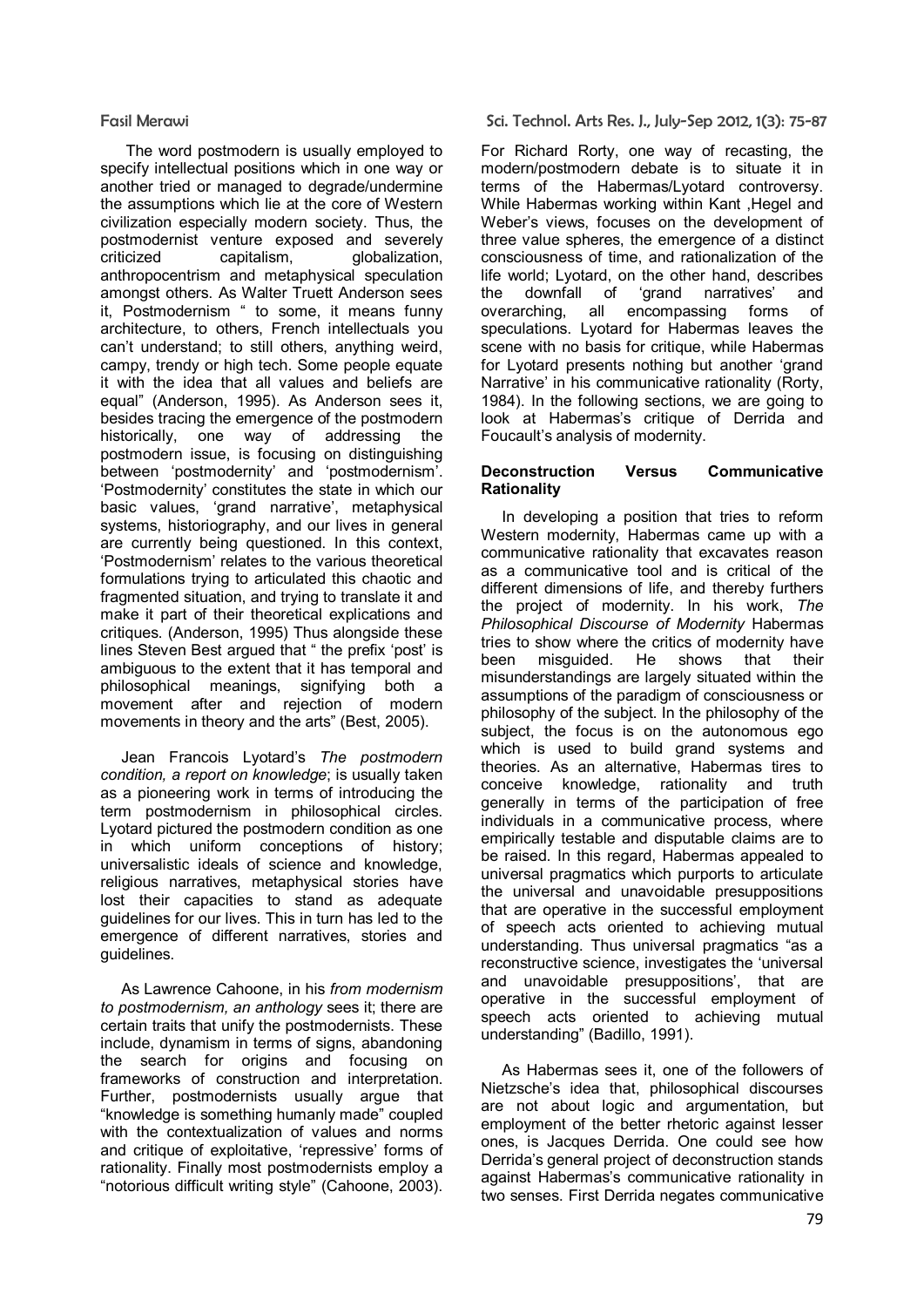rationality and the three validity claims by emphasizing the infinite referral of meaning and showing that everyday communication is affected by abnormal, poetic and artistic uses of language. Secondly, he undermines Habermas's understanding of the specialized forms of inquiry, and specifically the status of philosophical discourse, by arguing that, there is no distinction between logic and rhetoric, and that all texts can be analyzed in literary-rhetorical terms.

Habermas's discussion of Derrida starts by pointing out the relation between Derrida's 'deconstruction' and Heidegger's 'destruction' of the western metaphysical tradition. Accordingly, both Heidegger and Derrida, tried to make a general analysis of the philosophical tradition with an aim of trying to show the limitations and the extent to which the metaphysical tradition can be justified. For Heidegger, analysis of the whole meant looking at history of metaphysics, exposing its 'forgetfulness' of Being, and trying to establish a new analysis in the Dasein Analytic. In Derrida, what we have is a criticism of the whole metaphysical tradition as trying to base itself in an absolute, certain, truth that is to be expressed in speech and serves as a foundation for all discussions. So, deconstruction, takes a form of destructing the history of philosophy by exposing its foundations, criticizing its dichotomies and finally emphasizing an intrinsic relation between the different oppositions and show how meaning is produced through these relations. Thus Habermas claims that there is an affinity between Heidegger's destruction and Derrida's Deconstruction (Habermas, 1987). Even though, Derrida followed Heidegger in making an analysis of the whole metaphysical tradition and arguing for its exposure, still he was against the kind of views Heidegger developed on his later years towards Being, language and truth.

So, why did Heidegger turn to language? In his Dasein Analytic, Heidegger tried to construct the structures that made possible Dasein's visibility and day to day life. But, later, Heidegger bestowed to language a status of revealing the status of an absolute truth i.e. the truth of Being. As, Habermas puts it, Derrida was against Heidegger's tendency to see language as starting with a truth of Being. This "metaphorics of proximity, of simple and immediate presence" is what Derrida rejects, according to Habermas. Here we can ask, to what does Derrida refers to by the metaphysical tradition. For, Derrida, metaphysics is mainly characterized by two main assumptions. Looking for an absolute and certain ground to base our discussions of truth, morality,

### Fasil Merawi Sci. Technol. Arts Res. J., July-Sep 2012, 1(3): 75-87

reality, knowledge, values and so on; and also a binary, oppositional way of thinking, where one part of the dichotomy is said to be inferior to the other (Ryan, 1982). So, has Heidegger succumbed to the metaphysical tradition? For Derrida, First, even though there is distinction between Being and beings in Heidegger, still the focus is on forgetfulness of Being. The whole tradition has been focused on contemplating beings and entities for Heidegger. Instead he tries to address the concealed issue of being as such. Dasein is only significant in so far as it is able to address this ultimate forgetfulness. Also, Heidegger's insistence on grounding everything on an ultimate reality is seen in his later views on language where beings are not active producers of truth but only channels through which the truth of Being is manifested in the language they speak. Habermas is also against Heidegger's understanding of language, because this kind of analysis is against his idea that, truth is to be found in the three validity claims and the ability of participants in an intersubjective communication to convince each other through the raising and defending of these claims. This is because, in Heidegger, truth is not something we produce, but simply a manifestation of a higher reality.

 Acknowledging the limitations of Heidegger's analysis, Derrida according to Habermas, turned his face to an analysis of language inspired by structuralism. Derrida took from structuralism its insistence on analyzing meaning not based on some external, absolute, metaphysical criteria but simply by looking at how meaning is produced in relation to a system of signs. Thus Derrida asserts " as modern structural thought has clearly realized, language is a system of signs and linguistics is part and parcel of the science of signs" ( Derrida, 1997). Still, the Structuralist ideal of trying to come up with objective structures that can be used to analyze day to day language was rejected by Derrida. Instead, Derrida's attempt was to expose the foundations of language as being metaphysical in their Nature (Habermas, 1987). Still, how could one criticize metaphysics by criticizing language?

 As we saw earlier, one of the ways through which Derrida characterized metaphysics, is in terms of thinking in dichotomies of superiority and inferiority. Here Derrida focused on the speech/writing binary, where speech is favored. Derrida wanted to apply his Deconstruction against this Binary. But, first what is deconstruction? Deconstruction is an attempt to expose the nature of texts, and according to some, it takes the form of exposing binaries, reversing the relation between the binaries, and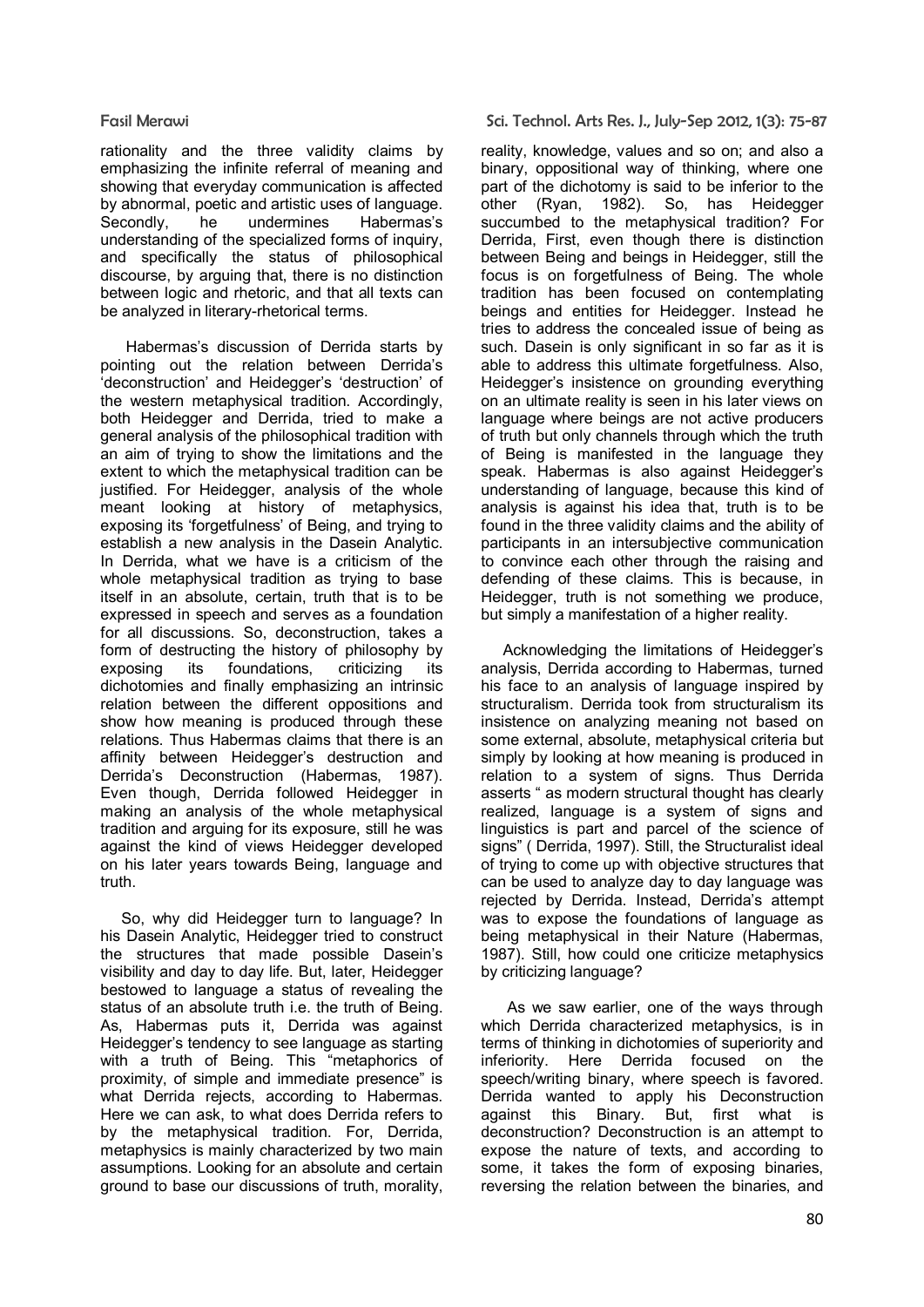finally showing that the two components of the binaries are not inferior or superior to one another but are simply interdependent, since meaning is produced by them excluding and differing from one another. Alongside these lines the 'logocentric' tendency of the metaphysical tradition focuses on the search for something absolute clear and self-evident, while it's 'Phonocentrism' emphasizes how speech is able to convey this i.e. the highest truth, more than writing. Hence "To this degree, Phonocentrism and logocentrism are akin to one another" (Habermas, 1987). In *of Grammatology* Derrida writes, "phonocentrism merges with the historical determination of the meaning of being in general as presence" (Derrida, 1997).

One of the dichotomies of superiority and inferiority that Derrida focuses on is that of logic and rhetoric, and he wants to question and reverse the relation. Habermas sees this, as Derrida's attempt to avoid self-referentiality in the critique of reason. This is to be accomplished by abolishing any distinction between philosophy and literature and trying to bring logic and argumentative reason under a general analysis of text and literature by way of deconstruction. Martin J. Matustik, saw Habermas's idea of performative contradiction as, something;

*Concretely defined within its existential context, an argument that attacks all rational argumentation, that reasons against reason as such, that wholly blackmails any claim to truth, that concludes in a rejection of normative Judgments that sincerely undermines the possibility of authenticity in discourse, is in contradiction with its own performance* (Matustik, 1989).

Derrida tried to appropriate Nietzsche's idea that philosophical texts are not mainly about arguments but employment of the better rhetoric against the lesser ones (Habermas, 1987). Here what Derrida's deconstruction tries to do is show that philosophical texts could be analyzed in literary terms just like every other text. Here, what we have is exposition of the different binaries in the text, which shows how contradictory claims are present, and the analysis of rhetorical meanings lead to affirmation of relations of difference. Hence, Derrida, according to Habermas is claiming that: "[b]lindness and insight are rhetorically interwoven with one another" (Habermas, 1987). In most so called philosophical texts, there is a tendency to focus just on the logic and arguments. What Derrida is claiming is that the rhetoric, strategies, metaphors, hidden agendas also need to be

Fasil Merawi **Sci. Technol. Arts Res. J., July-Sep 2012**, 1(3): 75-87

emphasized. So the recognition of elements other than logic will lead to a general analysis of texts with an aim of exposing their biases inscribed in their binaries and how both elements of rhetoric and argumentation are to be found on texts in general. Habermas asserts that the truth of Derrida's deconstructive venture is based on three assumptions which are intrinsically related with one another.

- 1. Literary criticism is not primarily a scientific (or scholarly: ..) enterprise but observes the same rhetorical criteria as its literary objects.
- 2. Far from there being a genre distinction between philosophy and literature, philosophical texts can be rendered accessible in their essential contexts by literary criticism.
- 3. The primacy of rhetoric over logic means the overall responsibility of rhetoric for the general qualities of an all embracing context of text, within which all genre distinctions are ultimately dissolved (Habermas, 1987).

As we can see from these three points, criticism is seen not in terms of objective validly and value free assumptions but of an artistic and literary nature in general. There is no clear demarcation between works of literature and philosophy. Thus, all works including philosophy should be categorized under literature and literary criticism should be the proper way of interrogating texts. Finally, since rhetoric is present in every discourse and forms of inquiry, then the idea of science and philosophy as something objective, certain, valid, free of rhetoric, as employing experiment and logic, against personal values and rhetoric is to be questioned. Derrida maintains "Criticism, if it is called upon to enter into explication and exchange With literary writing, someday will not have to wait for this resistance first to be organized into a 'philosophy' which would govern some methodology of aesthetics whose principles criticism would receive. For philosophy, during its history has been determined as the reflection of poetic inauguration" (Derrida, 2005).

 In deploying literary criticism, what Derrida's deconstruction tries to do is, question the socalled logical consistency and validity of philosophy and science, and show that in both everyday communication and special forms of inquiry, rhetorical elements are found intertwined with different arguments and propositions. Accordingly, literary criticism in deconstruction is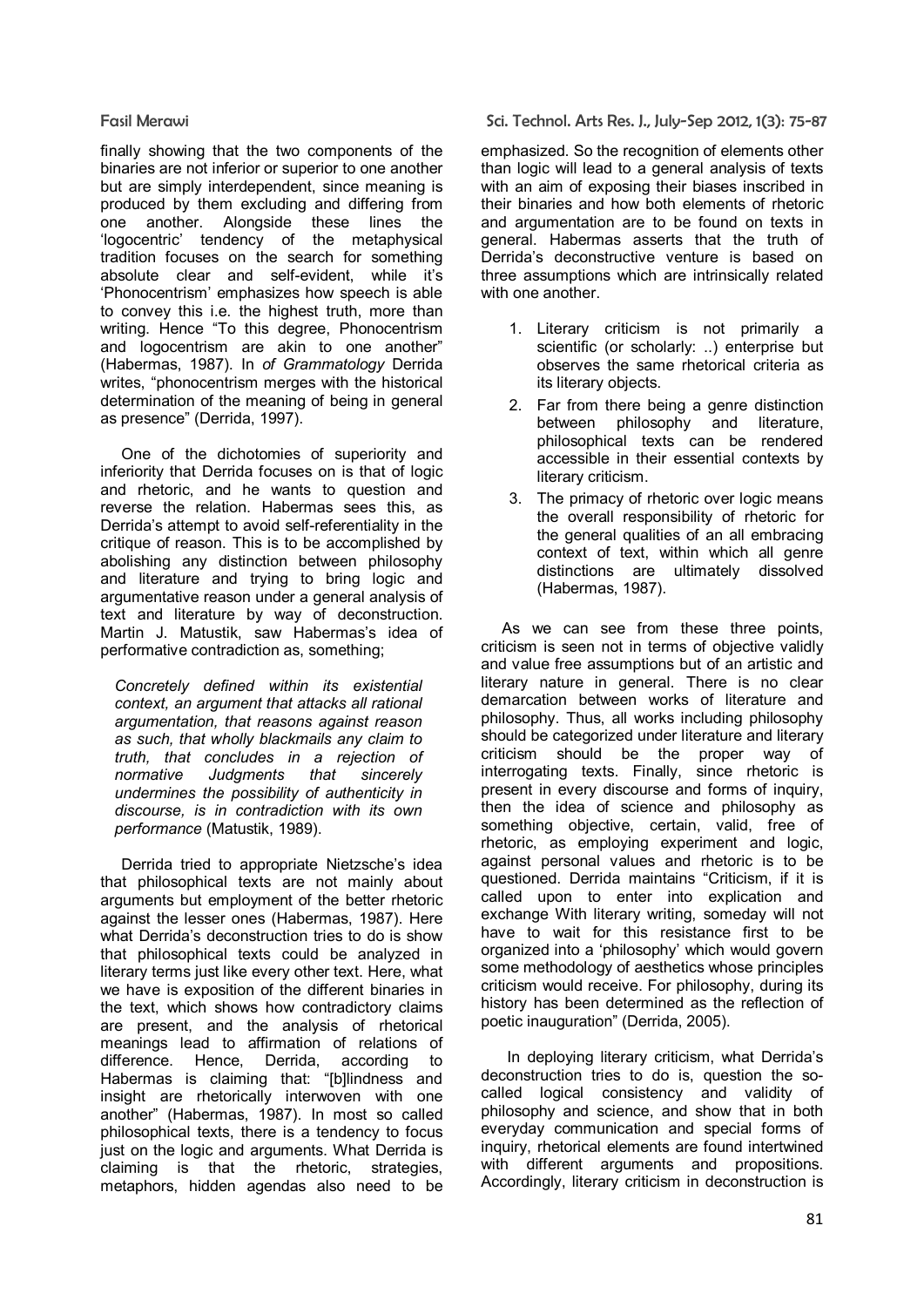not about applying a scientific method, in the sense of validity, objectivity, and so on. Literary criticism questions ideas of autonomous forms of inquiries, (for instance of art), and tries to show the interplay of different elements, logical and rhetorical in a given discourse. Generally it has a task of criticizing the metaphysical tradition's search for absolute origins and final foundations. the prioritizing of speech over writing and so on (Habermas, 1987). What all this implies is that, literary criticism is not something that tries to contemplate the secondary, artistic, imaginative use of language.

As Habermas sees it, in Derrida, literary criticism becomes the highest form of criticism, evaluating the nature of texts, exposing their tensions, hidden strategies and showing the existence of different forms of justification. Accordingly, If, philosophical texts are to be analyzed just like every other text through literary criticism, or the kind of criticisms relating to works of literature, then the critique of metaphysics becomes analogous to critique of literature, since critique of metaphysics falls under philosophical criticism. This is a way of subsuming philosophy under literature. Habermas, using Jonathan Culler, further argues that, this implies that literature, gains the status of philosophy, if literary criticism is employed as a critique of metaphysics (Habermas, 1987).

As Habermas sees it, as long as participants in an intersubjectivist communicative process are oriented towards understanding, then meaning will not be deferred. Abnormal interpretations and usages of language could be simply identified as<br>something that hinders consensus and something that hinders consensus and understanding. Idealizations that are found beyond communicative action and the fact that the various claims raised during communication are open to critique, and can be empirically tested will easily help to "distinguish between 'usual' and 'parasitic' uses of language" (Habermas, 1987). By 'parasitic', Habermas develops his idea that the normal use of language in everyday communication is for reaching understanding. Other artistic, metaphorical and non-literal usages of language are derived from the normal usage. Further, even though 'parasitic' usages of language prevail in everyday communication; still actors are able to bypass these usages since they are oriented towards reaching understanding.

Derrida is accused by Habermas of failing to distinguish between how language has a capacity of making the world visible and intelligible and how it can be used to solve specific problems.

### Fasil Merawi **Sci. Technol. Arts Res. J., July-Sep 2012**, 1(3): 75-87

So, Derrida in his general notion of a 'text' tried to merge all the sciences, including philosophy, criticism, art, literature and so on under the category of literature. Habermas claims that on the one hand, we have everyday world of communication based in the different validity claims, while on the other, the various specialized forms of inquiry that are geared at solving specific problems. Philosophy and literary criticism are found between the two.

Literary criticism connects everyday world and the artistic realm, while philosophy, is related to the forms of inquiries in having a universalistic dimension. Philosophy facilitates disputation of claims between everyday world and specialized inquiries (Habermas, 1987). Habermas admits that rhetorical and poetic elements are found in every discourse. Still they are marginalized and only become dominant in poetic discourse. So, such rhetorical and artistic elements don't have an effect in the claims and methods of the various forms of inquiries. Accordingly, in both everyday communication and the specific forms of inquiry the rhetorical elements can be found but are marginalized. What about in philosophy and literary criticism? Philosophy and literary criticism play the role of presenting the claims and findings of the specialized forms of inquires to everyday world and also presenting claims raised in everyday world to the domain of specialized inquiries. So, it's because literary criticism and philosophy play a role in mediating between the two realms, that their language is rich in artistic, literary, argumentative, logical and generally diverse elements. Still in, both literary criticism and philosophy, poetic function is marginalized, and the major focus is on the critical analysis of texts and philosophical interrogation rather than something artistic and poetic (Habermas, 1987).

### Communicative Rationality Versus Disciplinary Power

For Habermas, one thing common to both Foucault and Derrida, is their earlier appropriations of structuralism, as a general critique of modernity and its philosophy of the subject, and specifically as "a critic of the phenomenological-anthropological thought" phenomenological-anthropological (Habermas, 1987). Still, rather than approaching Nietzsche through Heidegger's destruction of the metaphysical tradition, Foucault appealed to Bataille-Nietzsche's critique of modernity as one that excludes certain groups and ideals like the mad and outcasts. Foucault further appropriated Bachelard's historical critique of the sciences, himself focusing on the social sciences. Habermas thinks that Foucault's insights from Levi-Strauss's Structuralism, Bataille's critique of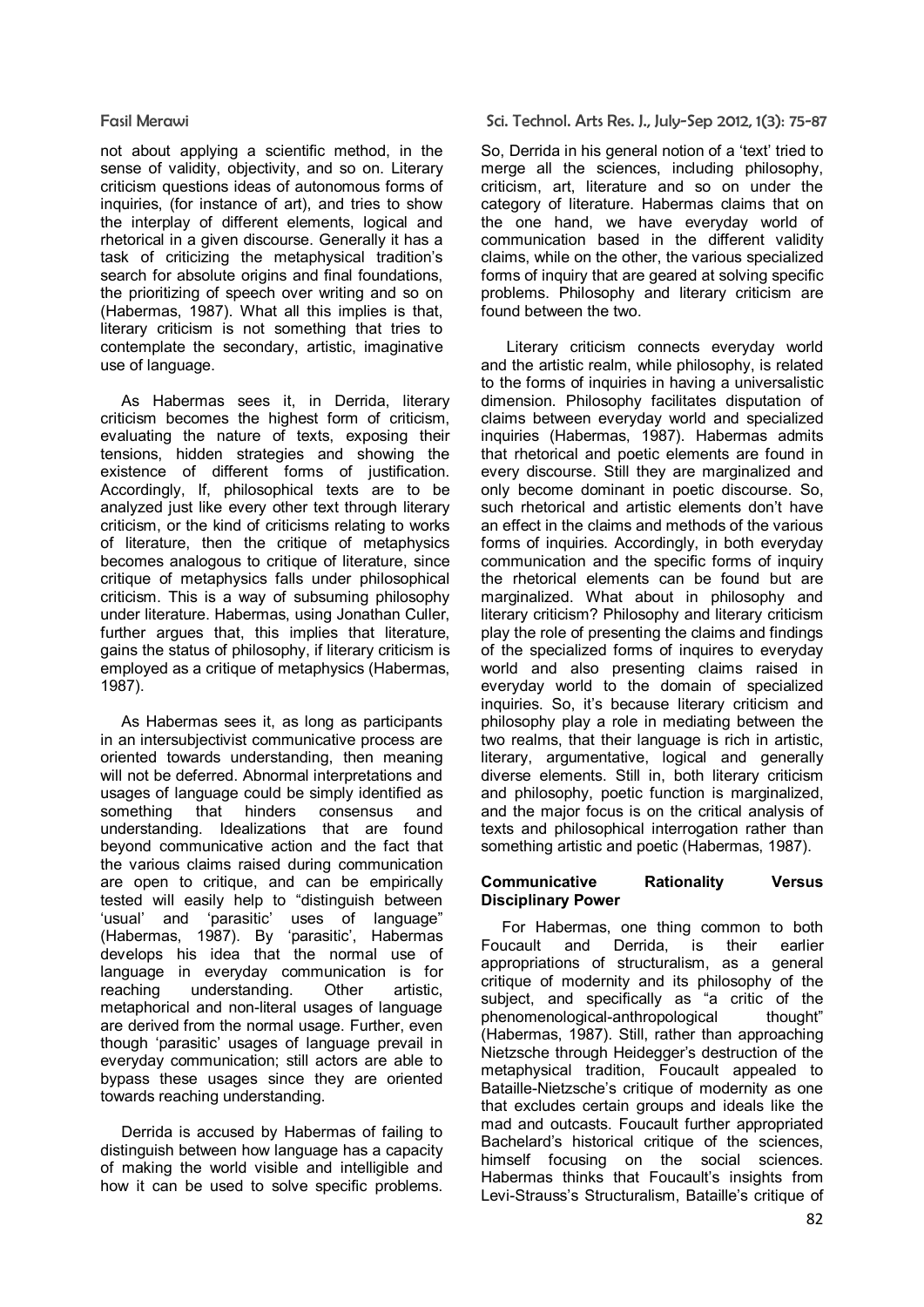an excluding reason, and Bachelard's inquiries into the history of science, are witnessed in Foucault's first major work Madness and Civilization (1961).

Foucault's intentions in *Madness and Civilization* were that of going beyond the conventions, regularities and boundaries of Western thinking. By doing so, Foucault had an intention of appropriating what was forbidden, considered immoral, what's usually rejected, what's considered outdated and abnormal. Habermas sees, Bataille's dissolution of the homogenous with an experience that goes beyond the boundaries, being echoed in Foucault's critique of reason as that conventional boundary which excludes, and madness as a possibility of going beyond the conventions set by reason. Foucault admits the trouble of grasping the truth of madness and instead of trying to grasp its cognitive content, turns his attention to those moments in history where reason managed to establish its sole dominance and exclude other alternatives.

One of the ideas that Foucault developed as early as *Madness and Civilization* is that of forms of exclusion, supervision and disciplining. Foucault's ideas of a modern form of disciplining as established through schools, penitentiaries and so on, were developed, as Habermas sees it, where Foucault depicts how certain mental and medical institutions emerged trying to establish the truth of the hierarchically inferior division between reason and *Madness*. The difference is that, while in *Madness and Civilization*; Foucault sketches how the mad and generally *Madness*  came to be excluded and neglected, in later works such as *Discipline and Punishment* and *The history of Sexuality*, he shows how modern reason in general resulted in a repressive power that employs different mechanisms to organize the whole of humanity into its domains, and in the process, crushes any other alternatives. As Foucault sees it, "the success of disciplinary power derives no doubt from the use of simple instruments: hierarchical observation, normalizing judgment, and their combination in a procedure that is specific to it, the examination" (Rabinow, 1984).

For Foucault, modern society constitutes a disciplinary system which operates by using observation as a way of controlling actions, establishing criteria for measurement and finally testing the conformity and subjugation of subjects. In some occasions Foucault characterized this creation of subjects to 'biopower'. Thus Foucault maintains "one would have

### Fasil Merawi **Sci. Technol. Arts Res. J., July-Sep 2012**, 1(3): 75-87

to speak of bio-power to designate what brought life and its mechanisms into the realm of explicit calculations and made knowledge-power an agent of transformation of human life" (Foucault, 1990). Instead of an intersubjective arena where different claims to truth are entertained, modern society for Foucault is one that disciplines its subjects through different ways of accomplishing its goals. Foucault saw a direct relation between specific practices and the various human sciences. While the practices made available a 'self' to be experimented upon, the sciences endorsed the practices by creating a reservoir of scientific techniques, terms and solutions.

 Thus, in *Madness and Civilization, The Birth of the Clinic*: all the way up to *Discipline* and *Punis*h, Foucault witnesses how modern subjects have been treated by different practices, institutions and sciences as patients who aren't fit to participate in the normal, ordinary lives of modern societies. Thus, for Foucault, "in appearance, the disciplines constitute nothing more than an infralaw. They seem to extend the general forms defined by law to the infinitesimal level of individual lives; or they appear as methods of training that enable individuals to become integrated into these general demands" (Rabinow, 1984).

For Foucault, the move from treating the mad in 'confinements' to institutions by providing a clean, suitable, medical personnel and treatments paved the way for a better inspection, control and research over the mad. The institutions led to the emergence of various sciences on madness and the depiction of madness as a danger for our society and reason in general. Habermas is especially interested in looking at the extent to which Foucault's criticism of Western institutional and disciplinary rationality through an exposure of the genesis and development of the various sciences, in the form of archaeology and genealogy manages to avoid the paradox included in a total critique of reason which utilizes reason in the process. Since Foucault abandoned any recourse to rational argumentation and intersubjectivity, he appeals to archeology.

Foucault's analysis of modernity as a disciplinary power was facilitated through his methods, archeology and genealogy. Foucault elaborated on his Archaeological method which tries to identify the underlying epistemic structures within which the subject is constituted. In speaking of the Archeological method Foucault maintains "what I am doing is neither formalization nor an exegesis. But an archeology: that is to say, as its name indicates only too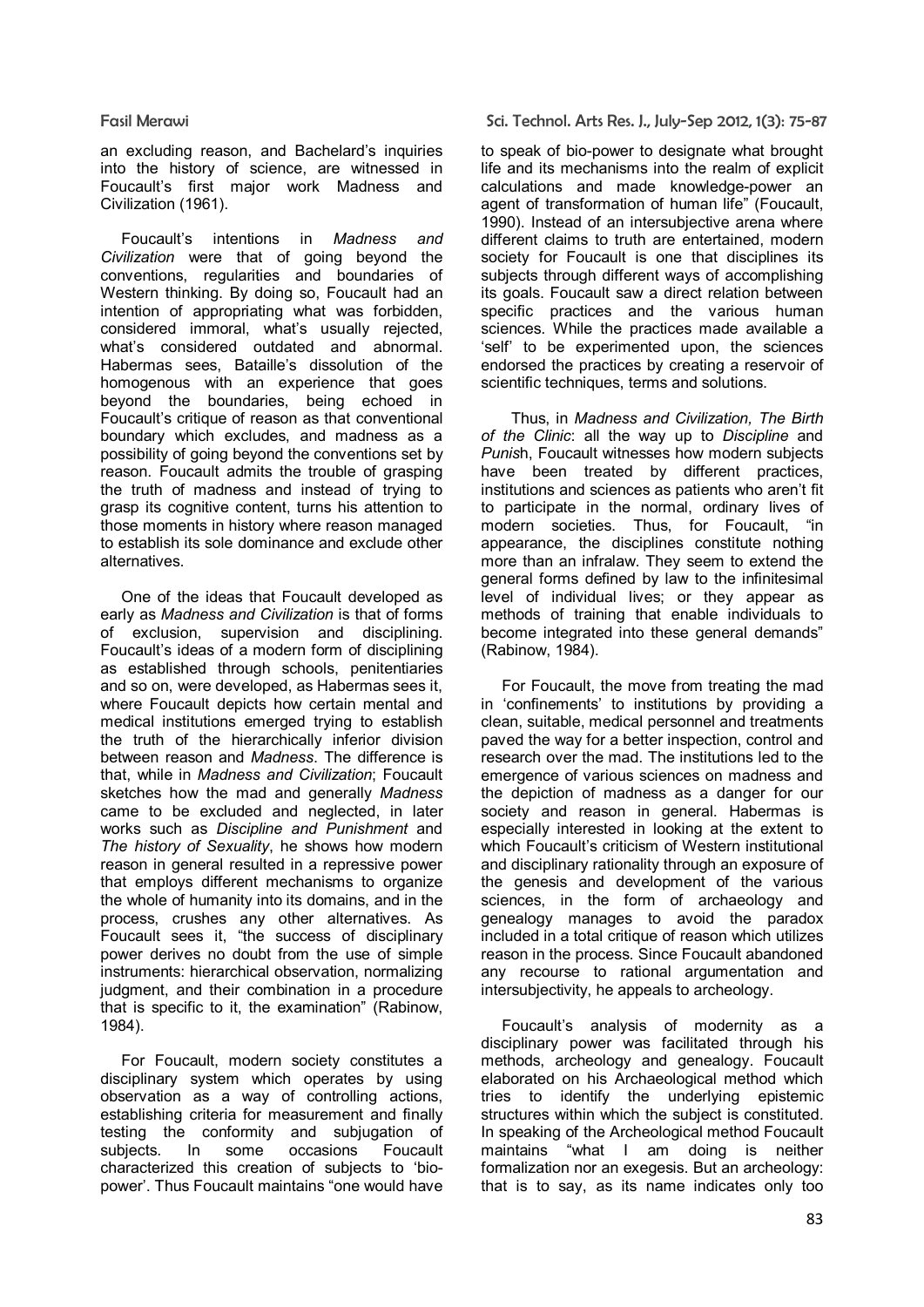obviously, the description of the record---the rules which at a given period and for a definite society defined" (Foucault, 1972). In Foucault's later works one finds Genealogy which views history as a directionless process which witnesses the rise and fall of diverse discursive formations. In trying to explore an alternative which goes beyond the metaphysical tradition Foucault argues "I have tried to get out from the philosophy of the subject through a genealogy of this subject, by studying the constitution of the subject across history which has led us up to the modern concept of the self." (Foucault, 1993) Still for Habermas; Foucault's approach is "presentistic, relativistic, cryptonormative". (1987) For Habermas Foucault's whole project is 'presentistic' since its starting point is that the various forms of knowledge are also immersed in power relationships. Furthermore upon a closer analysis Foucault's genealogy only turns out to be relative power/knowledge nexus. Finally Foucault's genealogy is not value free since it has sympathy for those who are abandoned and excluded by the dominant discourse.

### Interrogating the Modern

The discussion so far was basically focused around two major areas. First of all I tried to introduce the essence of Habermas's discourse of modernity as communicative rationality. Secondly I tried to highlight some of the main points of debate in the modern/postmodern debate by elaborating on Habermas's discussion of Derrida and Foucault in *The Philosophical Discourse of Modernity.* In this section I will try to integrate my own insights into the debate through a discussion of the positive and negative aspects of Habermas's discourse of modernity and particularly his discussion of postmodernism.

1.In my opinion, the crucial aspect of communicative rationality that makes it strong when compared with the ideals developed throughout modernity, and the postmodern critics is that the concepts of responsibility and emancipation are highly developed in it. It is also a kind of rationality that could deal both a descriptive and emancipatory critical theory of modern societies. In Derrida's deconstruction an attempt is made to expose what's excluded in the binary operations and the search for origins in Western philosophical thought. But, as Habermas notes, the subject is lost in a process of meaning formation. We can see Derrida's attempt to deconstruct the texts of Western civilization, as an attempt to open up and reveal the history of exclusions. Still Derrida didn't propose any emancipatory, future ideal, except in asserting that meaning always

Fasil Merawi **Sci. Technol. Arts Res. J., July-Sep 2012**, 1(3): 75-87

comes. In Derrida's defense we can say that his later works like *The specters of Marx*  haven't been taken into consideration in Habermas's discourse of modernity.

Foucault's archaeology and genealogy tried to identify thought patterns, specific practices, disciplines and institutions that determined a particular form of subjectivity in modernity. Foucault exposed and hence revealed the concealed practices, institutions, disciplinary techniques of Western society. But, as Habermas rightly observes, Foucault was not able to pose a normative ideal, and hence didn't find a space for responsibility. In addition, since the subject was not empowered in relation to a concept of emancipation, Foucault was not able to step out of power/knowledge nexuses.

When we come to Habermas's communicative rationality and discourse of modernity we can raise the following points. First of all, we are responsible for history, since we are active agents and participate in intersubjective process that empowers us. We have control over our destinies insofar as we are capable of reflecting on the background we inhabit; being able to reflect on our social structures. Secondly, there is a space for discussing modern society's problems like anomie, meaninglessness, the holocaust and so on, by appealing to everyday language. Everyday language and communicative rationality have provided a space for discussing modern society's problems resulting from the continuing rift between the everyday world and value spheres, and also the colonization of the life world. Thirdly, there is a space in communicative rationality for envisioning communicative rationality emancipatory ideals. This is through strengthening everyday communicative action, strengthening the value spheres, empowering the institutions in which the positive universal ideals of modernity are concretized and strengthening the public spheres. Thus, Habermas has found a space for a communicative rationality and a critical social theory of modern societies which is both diagnostic and could also pose emancipatory ideals.

2.Still, Habermas's discourse of modernity fails to fully address asymmetrical power relations. Habermas tried to explain modern society's problems as resulting from the 'colonization of the life world' or the process through which the communicative rationality of everyday world is threatened by the instrumental one of the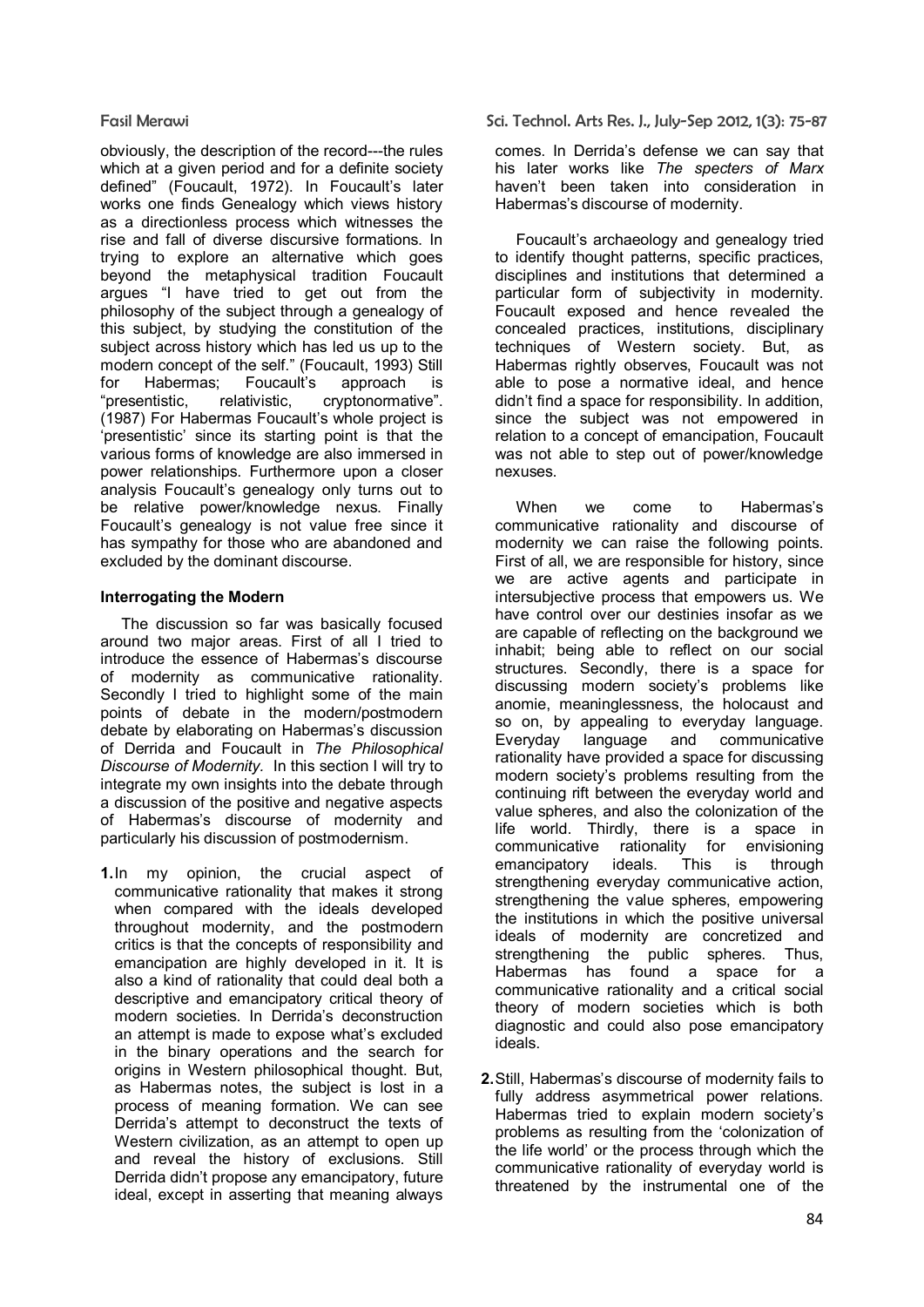system. Amongst the major solutions Habermas proposes include, strengthening the life world and everyday communicative action to counter systemic instrumental rationality and strengthening autonomous public spheres. These are spheres freed of ideological interests and where positive extracts from everyday communication are discussed. Generally we can raise three points in relation to the extent to which Habermas's theory of modernity addresses the concrete and material aspect of life. First, Habermas failed to see how asymmetric power relations are embedded in the life world. The materials to be reflected, the common sense knowledge we have of the world and the abiding moral rules that form a sense of belongingness to a community represent the interests of the dominant groups in our societies. Accordingly, biased structures and meanings pass down into every day communication. Further the horizon of everyday communication is limited since even though the life world is continually being reflected upon, still the dominant agendas are those of the oppressors.

As Enrique Dussel remarks what the 'interpellation' the presenting of the claims of the oppressed to the exploiter, introduces is an exposition of unjust, asymmetrical relations in day to day life, and their transformation in a praxis that goes to the heart of the dominant presuppositions. Dussel remarks that, "[t]here is no liberation without rationality, but there is no critical rationality without accepting the interpellation of the excluded, or this would inadvertently be only the rationality of domination" (Dussel, 1996). In his article *The architectonic of the ethics of liberation on material ethics and formal moralities*, Dussel tries to come up with an argumentative ethic based in concrete, material economic relations. This is supposed to surpass 'formal ethics' that only focuses on the universal argumentative nature of the ethical dimension on one hand, and materialistic versions of ethics that only focus on limited material, economic relations. What Dussel proposes in turn is a realization of the two. Thus he remarks, "The goal is the elaboration of an ethics that is able to incorporate the material aspects of goods and the formal dimension of ethical validity and consesuability; every morality is the formal application of some substantive good" (Dussel, 1997). Thus, Habermas's communicative rationality fails to fully address the corrupted nature of everyday communication resulting from power relations.

### Fasil Merawi Sci. Technol. Arts Res. J., July-Sep 2012, 1(3): 75-87

Secondly, Habermas's explanations of modern society's problems are focused on the loss of meaning, since the explanation derives from systems intrusion into the meaning giving structure of the lifeworld. This prevented Habermas from providing a sufficient account of things like slavery and colonialism which signify primarily conflicts in the material aspect of life. Thirdly, in his account of "autonomous public spheres," Habermas failed to realize that the same problems that haunted his*, Structural transformation of the public sphere* i.e. asymmetric relations resulting from the superiority of the wealthy and educated, also exist in today's public spheres. Usually, the agendas raised in such spheres are backed by the funding of institutions that impose their own interests and what's discussed is usually what's considered as important by intellectuals. As Dussel shows in his *The underside of modernity*, hierarchical relations are found in speech acts. To this extent, Dussel gives a special attention to the claim of the oppressed. The utterance of the oppressed has a power of illuminating asymmetrical power relations. Dussel refers to the ideal symmetrical communicative arena as an 'ideal communicative community' in contrast to the 'empirical' one. Here, there are power relations and some voices are superior to others. Dussel also emphasized the fact that beyond communication one finds material, economic relations through which humans try to reproduce their life materially. Everyday communication is an exemplar of material relations. As Asger Sorensen puts it, what Dussel's transmodern approach to meaning and validity demonstrates is that; "practical philosophy must never forget the body as the material foundation of the consciousness. It is with the body that we feel pleasure but it is also with the body we feel pain" (Sorensen, 2009). Thus, Habermas's discourse of the modern only focuses on what Dussel calls the 'ideal communicative community'.

3.Habermas's discourse of modernity is Eurocentric in failing to fully deconstruct the Eurocentric tendencies of the Western philosophical tradition. For Habermas, following Weber and Hegel, one could argue that modernity took shape by a universal process of secularization and rationalization, and through historical movements like the Reformation the Enlightenment, and French revolution. This ignores the fact that, amongst other things, the age of discoveries for Europe was not only a search for material inputs and economic superiority, but also the construction of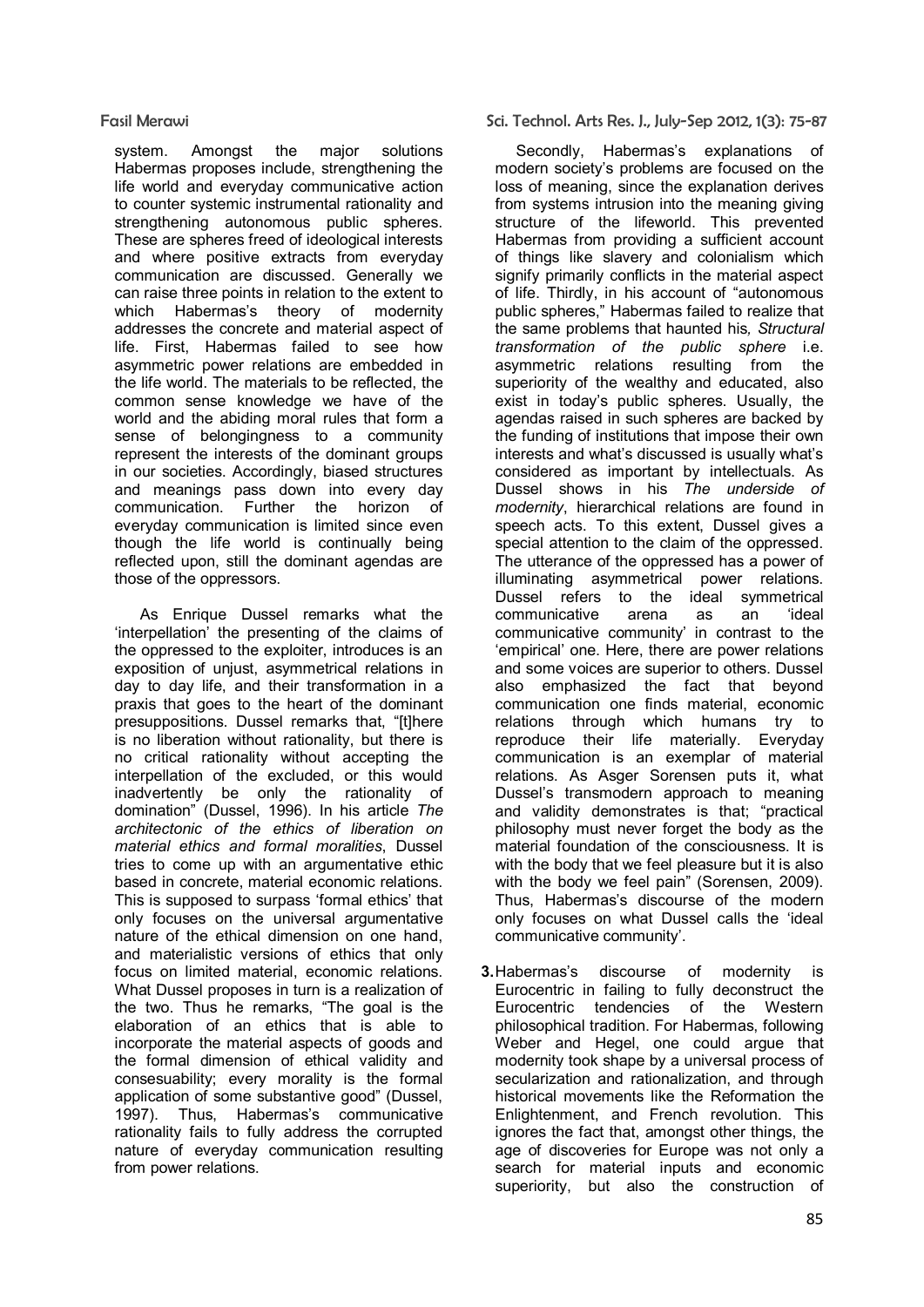Europe's other, an inferior other, against whom Europe could consolidate itself. Habermas should have focused on how the French revolution only meant liberation for male whites, and that outside of Europe, the same exploitative relations dismantled by the revolution in Europe, were, still continuing. Habermas also failed in identifying what Dussel calls "the fallacy of developmentalism". (Dussel, 1993,67-68) Developed in the modern period, and still persisting today, Europe presents itself as the ideal model, in the developmental policies it formulates. Further, Habermas also did not give a sufficient account of the contribution of non-Western civilizations to modern Europe, how scientific, religious and moral insights were being transferred through commerce starting from ancient Greece. Instead, he simply forwards the secular tradition of modern Europe as the universal model, under the guise of an open communication carried out between equal partners.

 Following the arguments of Eze, one could identify two truths about modernity that were not addressed by Habermas. First, Eze rightly pointed out that colonialism and modernity cannot be separated. Modern Europe used the colonies as a way of extracting material inputs and strengthening its greatest achievements in science, morality, the state and arts. Thus Eze maintains "the single most important factor that drives the field and the contemporary practice of African/a philosophy has to do with the brutal encounter of the African world with European modernity-an encounter optimized in the colonial phenomena" (1997) Also, it was the ideas that were found at the heart of modern Europe understanding of itself and best described in the giant philosophers like Hegel and Kant that provided the justifications for colonialism and imperialism. Thus the;

*significant aspects of the philosophies produced by Hume, Kant, Hegel, and Marx have been shown to originate in, and to be intelligible only when understood as an organic development within larger socio historical contexts of European colonialism and the ethnocentristic idea: Europe is the model of humanity, culture, and history in itself. (Eze, 1997)*

### **CONCLUSION**

For Habermas, communicative rationality provides the strongest alternative compared to the ideals provided by modernization, modernism

### Fasil Merawi **Sci. Technol. Arts Res. J., July-Sep 2012**, 1(3): 75-87

and postmodernism.. Elaborated in terms of Weber's theory of rationalization and Hegel's attempt to interrogate the 'present', Habermas's modernity provides a secularist approach to modern societies. Habermas's discourse of modernity constitutes a response to the postmodernist movement in general and the poststructuralism of Derrida and Foucault in particular. From Habermas's point of view, postmodernism radically deconstructs modernity and tries to provide a new ideal in the heterogeneous, the non rational, and generally in that which steps outside of the modern. Thus, Habermas defended communicative rationality against Derrida's deconstruction and Foucault's theory of disciplinary power, by arguing that they fail to recognize the communicative processes of modern societies under the employment of ordinary speech acts. Habermas's modernity has a negative aspect of failing to fully unmask asymmetrical power relations embedded in the history of modernity and also failing to unconceal the eurocentrism of modernity. On the other side, Habermas's discourse of modernity should be acknowledged for developing an account of rationality where the concepts of responsibility and emancipation are developed and also offers a critical theory of society that analyzes modern society's problems and also proposes emancipatory ideals.

# REFERENCES

- Anderson, Walter Truett (1995). The Truth about the truth, de-Confusing and re-instructing the Postmodern World. Jeremy P. Tarcher Putnam Penguin , USA.
- Benhabib, Seyla (1997). Habermas and the Unfinished Project of Modernity. The MIT press.USA.
- Best, Steven .(2005). The Politics of Historical Vision. Marx, Foucault, and Habermas, Guilford U.S.A.
- Cahoone, Lawrence. (2003) From Modernism to Postmodernism, an Anthology. Blackwell Publishing, U.S.A.
- Derrida., Jacques. (1997). Of Grammatology Trans. Gayatri hakravorty Spivak: John Hopkins University Press. U.S.A.
- Derrida., Jacques, (2005). Writing and Difference Trans. Alan Bass. Routledge.U.S.A.
- Dussel, Enrique (1993) Eurocentrism and Modernity, Introduction to the Frankfurt lectures. *Duke university Press* 20(3): 65-76.
- Dussel., Enrique. (1996). The Underside of Modernity: Apel, Ricoeur, Rorty, Taylor and the Philosophy of Liberation ed. and Trans. Eduardo Mendietta. Humanities Press U.S.A.